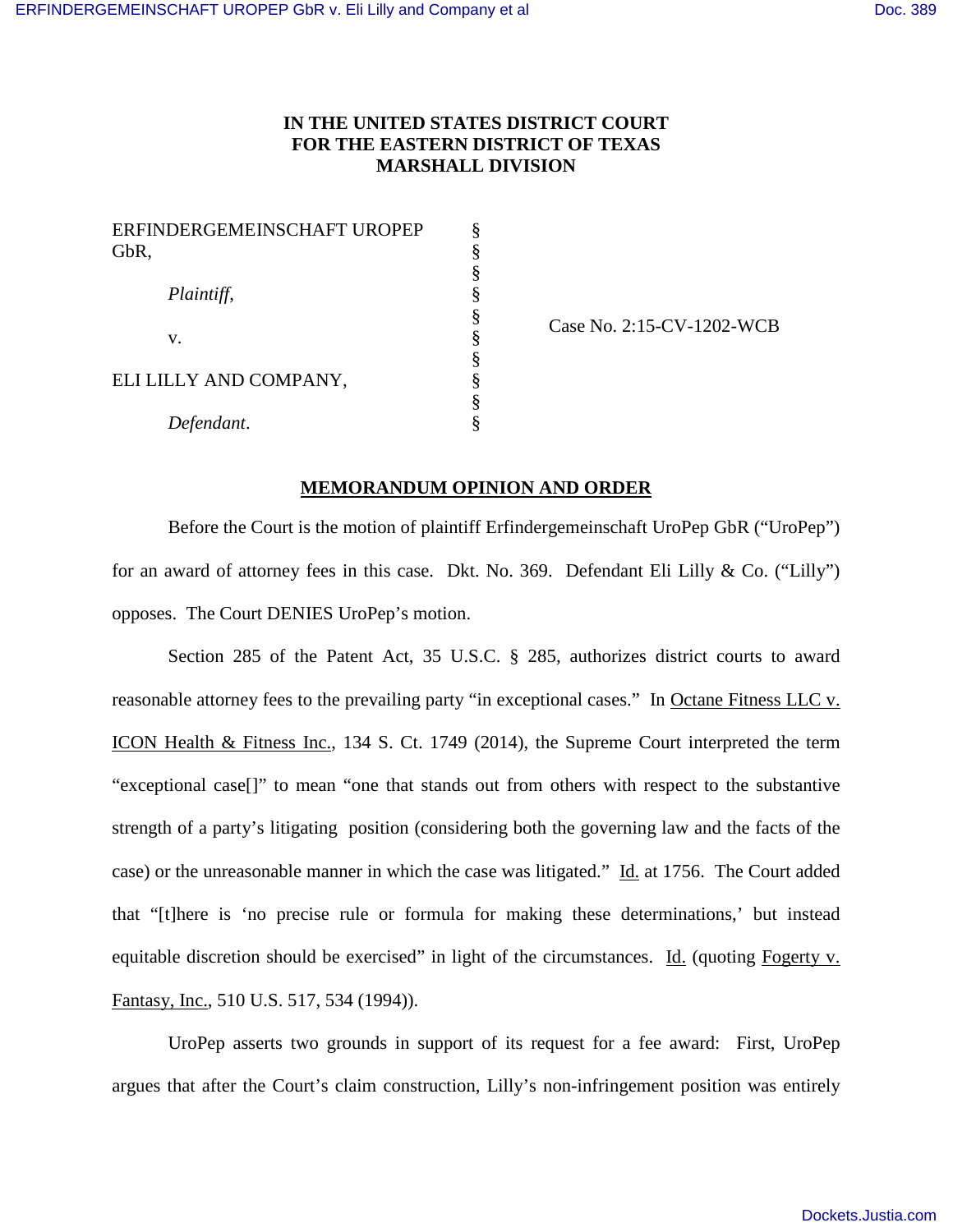meritless and that Lilly should not have put UroPep to the task of proving infringement at trial. Second, UroPep argues that Lilly's anticipation defense, which was based on a monograph by C.S. Cheung dealing with the herbal treatment of BPH, was meritless from the start and should not have been pressed at trial. Those two issues, according to UroPep, required UroPep to invest attorney time and resources prior to trial and at trial that should not have been necessary. Accordingly, UroPep requests a fee award to compensate it for the time and resources spent in addressing those two issues once it became clear that Lilly's position on those issues was without merit.

The Court concluded at trial, and concludes again now, that Lilly's positions on those two issues were weak, but not so weak as to render the case "exceptional" and justify an award of attorney fees. The Supreme Court in Octane Fitness made clear that fee awards are not to be made lightly, but are to be reserved for cases that are "uncommon, rare, or not ordinary," i.e., well out of the mainstream. Octane Fitness, 134 S. Ct. at 1756. In so doing, the Court adopted the test that had been used by the courts, including the Federal Circuit, since the 1952 Patent Act and before the Federal Circuit's decision in Brooks Furniture Manufacturing, Inc. v. Dutailier International, Inc., 393 F.3d 1378 (Fed. Cir. 2005). Under the pre-Brooks standard, courts had held that in assessing whether a case qualifies as "exceptional" under section 285, "the district court must look at the totality of the circumstances." Octane Fitness, 134 S. Ct. at 1754 (quoting Yamanouchi Pharm. Co. v. Crystal Chem. Co., 231 F.3d 1339, 1347 (Fed. Cir. 2000)). Applying the standard from Octane Fitness, this Court holds that this case is not "exceptional" and does not warrant an attorney fee award.  $\frac{1}{1}$  $\frac{1}{1}$  $\frac{1}{1}$ 

 $\overline{a}$ 

<span id="page-1-0"></span><sup>&</sup>lt;sup>1</sup> The district court's decision in Cognex Corp. v. Microscan Sys., Inc., No. 13-cv-2027, 2014 WL 2989975 (S.D.N.Y. June 30, 2014), on which UroPep relies for the proposition that fees may be awarded for meritless arguments, is distinguishable. In that case, the district court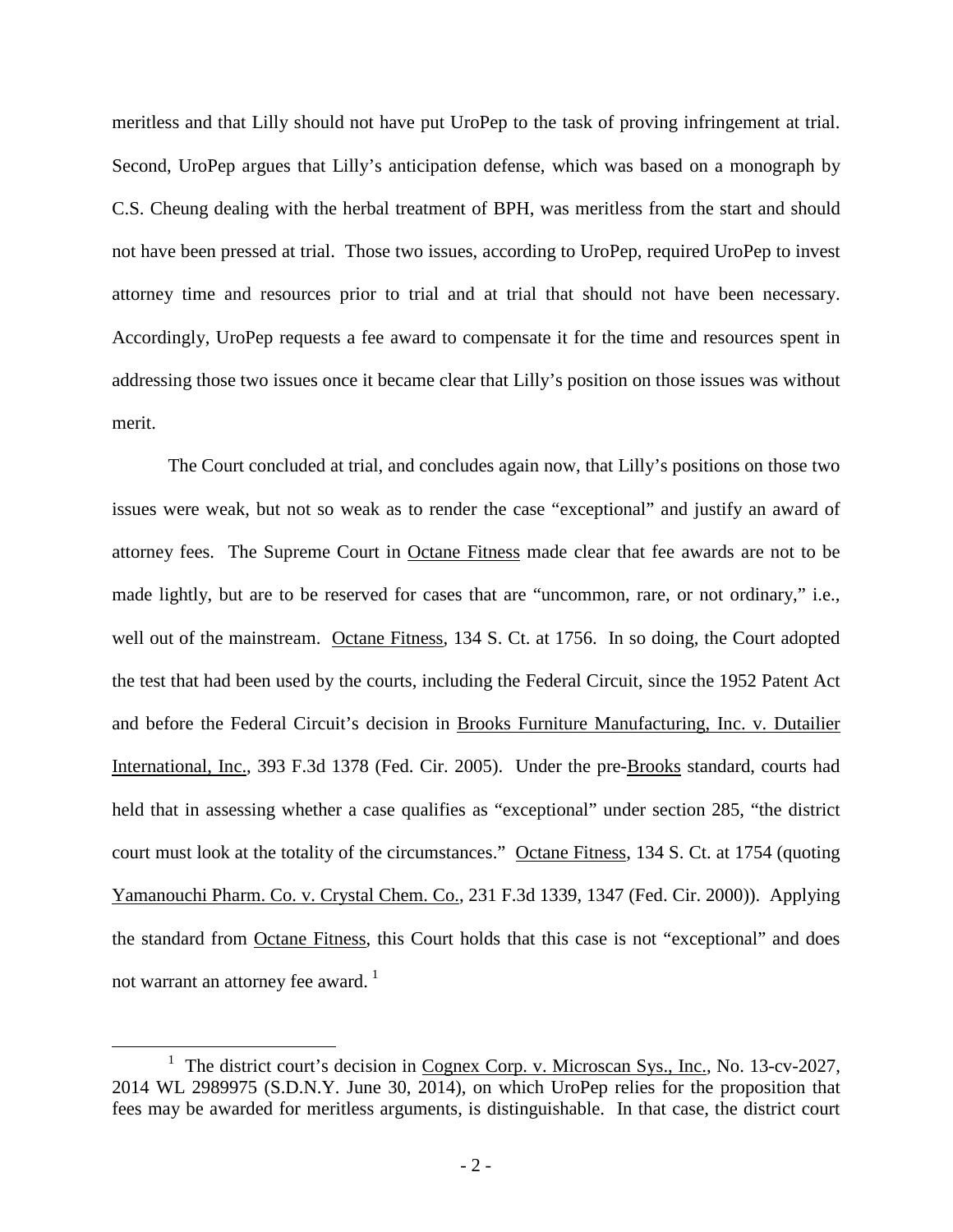### **1. Lilly's Non-Infringement Position**

 $\overline{a}$ 

 UroPep argues that Lilly had no defense to UroPep's infringement claim following the Court's February 2017 order in which the Court clarified that the claim term "an inhibitor of phosphodiesterase (PDE) V" meant a compound that was at least 20 times more selective for PDE5 than for PDE1 through PDE4. At that point, according to UroPep, Lilly should have conceded infringement, at least (presumably) if it could do so while preserving its position on claim construction. UroPep contends that Lilly's decision to force UroPep to litigate the issue of infringement after the Court's February 2017 order rendered the case exceptional.

It is true that the Court in its February 2017 summary judgment order rejected several of Lilly's non-infringement arguments, including its argument that tadalafil, the active ingredient in Cialis, is not a PDE5 inhibitor within the meaning of the '124 patent because it is not more than 20 times more selective for PDE5 than for PDE11. Dkt. No. 234, at 13-16. Nonetheless, as the Court pointed out in its summary judgment order, Lilly still had available to it the argument that in order to prove infringement, UroPep had to prove that Cialis was administered to patients with BPH (i.e., lower urinary tract symptoms associated with an enlarged prostate), not simply to patients with lower urinary tract symptoms not associated with an enlarged prostate. Id. at 17- 18.

 At trial, Lilly sought to defend against the infringement claim based on its contention that UroPep had failed to prove that Cialis was administered to patients to treat BPH, rather than to treat those not having BPH but having lower urinary tract symptoms not associated with an

noted that the defendants' infringement was willful, and the court found that the defendants had engaged in unreasonable litigation tactics. The court accordingly held that the defendants should be required to cover the plaintiffs' attorney fees "related to litigation tactics taken by defendants that have contributed unnecessarily to plaintiffs' expenses in defending its patent." Id. at \*4. In this case, the Court has held that Lilly did not engage in willful infringement and has not found that Lilly has engaged in litigation misconduct.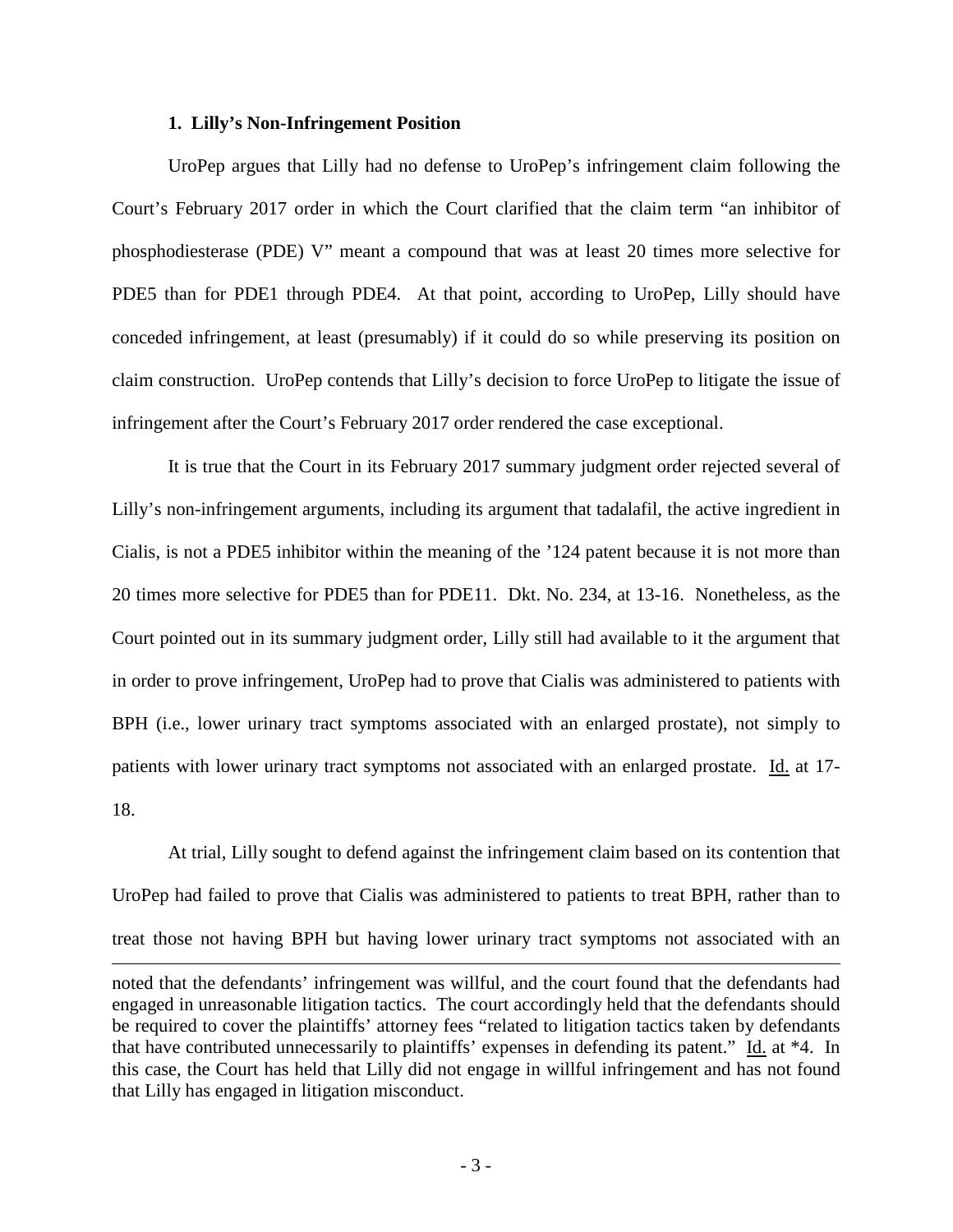enlarged prostate. Developing that theory of defense occupied a significant part of Lilly's crossexamination of UroPep's physician witness, Dr. Sliwinski. By questioning Dr. Sliwinski as to how he diagnosed BPH before prescribing Cialis, Lilly attempted to show that doctors who prescribe Cialis for patients with lower urinary tract symptoms are not necessarily using Cialis to in fact treat BPH, because many of their patients may be suffering from lower urinary tract symptoms not associated with an enlarged prostate. That theory, if credited by the jury, could have resulted in a reduction of Lilly's infringement liability or, conceivably, a decision by the jury that UroPep had not proved infringement at all. Moreover, Lilly alluded to that theory during its closing argument, although it did not press the theory at that time beyond asking the jury to make its own determination on that issue. See Dkt. No. 346, Trial Tr. 1482. The jury apparently did not accept that theory, instead inferring that doctors properly diagnose BPH before prescribing Cialis for a BPH indication. Nonetheless, the theory was not frivolous, and the Court is not disposed to hold that Lilly was required to abandon that theory (and its noninfringement defense in general) following the Court's summary judgment ruling or be required to pay UroPep's attorney fees for the cost of putting on its infringement case.

It is significant that UroPep is seeking fees for being required to prove an issue on which it bore the burden of proof. Lilly in effect said to UroPep: "It is your burden to prove infringement: Do it. And if your proof falls short in some respect, we will be entitled to judgment even in the absence of any affirmative evidence of non-infringement from our side." UroPep emphasizes that its burden of proof on infringement—proof by a preponderance of the evidence—was not overly demanding. But UroPep cites no cases awarding attorney fees in a similar situation—that is, against the party without the burden of proof who declines to concede on an issue at or before trial. Compare, e.g., Homeland Housewares, LLC v. Sorensen Research,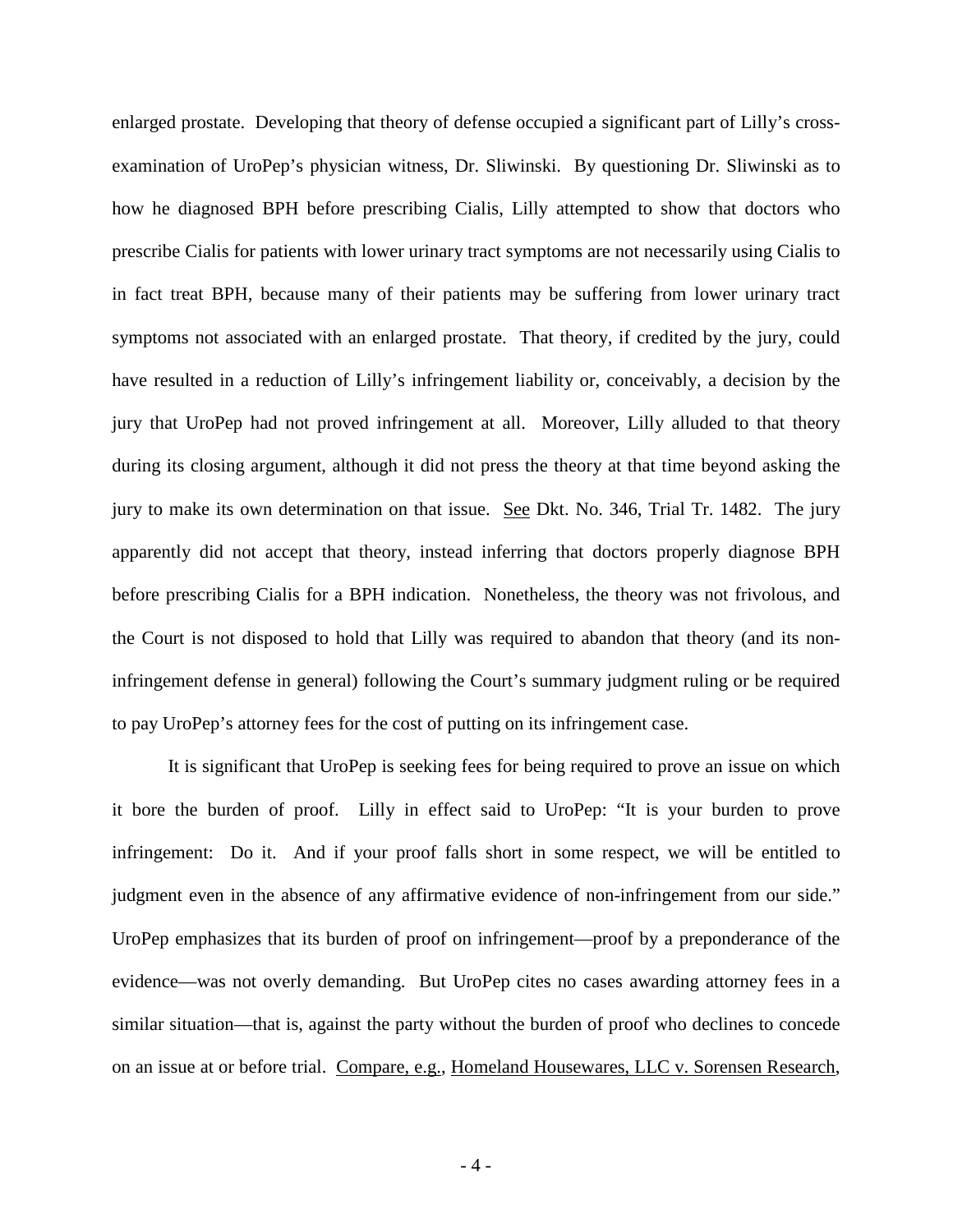581 F. App'x 877, 881 (Fed. Cir. 2014) (affirming fee award where patentee "appeared unprepared or unwilling to satisfy its burden" and "failed to produce its own admissible evidence of infringement"); Cartner v. Alamo Grp., Inc., 561 F. App'x 958, 965-66 (Fed. Cir. 2014) (affirming fee award where plaintiff patent holder advanced frivolous infringement argument); Intex Corp. v. Team Worldwide Corp., 77 F. Supp. 3d 217 (D.D.C. 2015) (awarding fees against patent holder defendant in declaratory judgment action, where patent holder refused to stipulate to non-infringement after claim construction made clear that plaintiff's products did not infringe). $2$ 

Notwithstanding the absence of authority supporting UroPep's position, the Court is not prepared to conclude that an attorney fee award would never be appropriate when the first party requires the second party with the burden of proof to prove its case, and the first party does not introduce countervailing evidence. Moreover, in this case the Court regards the jury's verdict on infringement as fully supported by the evidence and the law. Nonetheless, the Court is persuaded that Lilly's position on non-infringement did not render this case exceptional, as that term is used in section 285.

#### **2. Lilly's Anticipation Defense**

<u>.</u>

UroPep's second argument is that Lilly's anticipation defense based on the Cheung reference regarding the use of Horny Goat Weed as a treatment for BPH was manifestly meritless and justifies an attorney fee award to compensate UroPep for the time and expense of having to meet that defense. As in the case of Lilly's non-infringement position, the Court is

<span id="page-4-0"></span> $2$  In an action for a declaratory judgment of noninfringement, the defendant patent holder bears the burden of proving infringement. See Medtronic, Inc. v. Mirowski Family Ventures, LLC, 134 S. Ct. 843, 849 (2014). For that reason, the Intex case, cited by UroPep, is not one in which the party with the burden of proof was able to obtain an attorney fee award from the opposing party when the opposing party failed to concede the issue and instead put the party with the burden to its proof.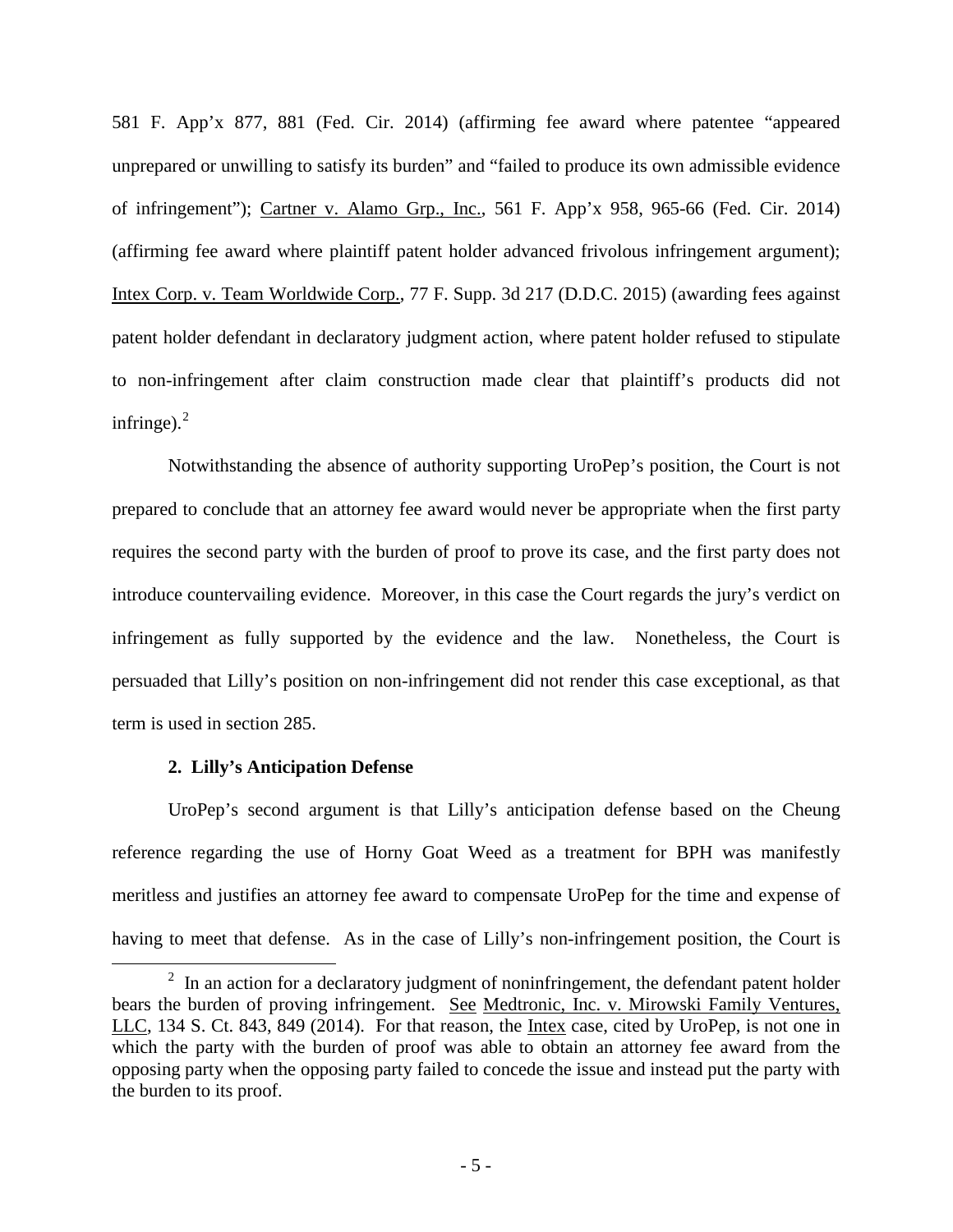persuaded that the jury was fully justified in rejecting Lilly's anticipation defense. Nonetheless, the Court concludes that Lilly's reliance on that defense was not so clearly unwarranted as to render this case exceptional and call for an attorney fee award.<sup>[3](#page-5-0)</sup>

Lilly is correct that the herb epimedii, or Horny Goat Weed, contains icariin, which is a selective PDE5 inhibitor. It is also true that the Cheung reference recommends the ingestion of Horny Goat Weed to treat BPH, and that the Cheung reference antedates the priority date of the '124 patent. Cheung reports that in a clinical study of 34 patients, the herbal treatment of what Cheung calls "prostate hypertrophy," i.e., BPH, produced positive results in 32 patients—more than 90 percent of the patients tested. Moreover, Lilly's expert, Dr. Claus Roehrborn, interpreted the pertinent passage of the Cheung reference to mean that "34 patients were given the PDE5 inhibitor contained in herba epimedii, and it was found to have been an effective amount by their response." Dkt. No. 342, Trial Tr. 559.

The principal problem with the Cheung reference is that the language of the critical passage of Cheung is ambiguous enough that it is not clear that Cheung's discussion of Horny Goat Weed inherently anticipates the claims of the '12[4](#page-5-1) patent.<sup>4</sup> In particular, the list of herbal ingredients that were used in the study suggests that Horny Goat Weed (epimedii) was found in

 $\overline{a}$ 

<span id="page-5-0"></span> $3$  UroPep also raises a timeliness challenge to Lilly's argument regarding the merits of its anticipation defense. In its response brief, filed on June 14, 2017, Lilly incorporated by reference the substantive argument on anticipation that it filed in its motion for judgment as a matter of law, which was filed the following day, on June 15, 2017. The Court finds that the delay of one day in the submission of the incorporated argument is not prejudicial, as it did not materially affect UroPep's right to respond to the substance of Lilly's anticipation arguments. The Court therefore will consider the incorporated material from Lilly's JMOL motion in its analysis of the parties' arguments about the role of Lilly's anticipation defense in UroPep's fee request.

<span id="page-5-1"></span><sup>&</sup>lt;sup>4</sup> At trial, UroPep also challenged the status of Cheung as a printed publication, arguing that the Cheung reference was not "sufficiently accessible to the public interested in the art" to be considered a printed publication under 35 U.S.C. § 102. UroPep has not raised the printed publication issue as a ground for an award of attorney fees under section 285.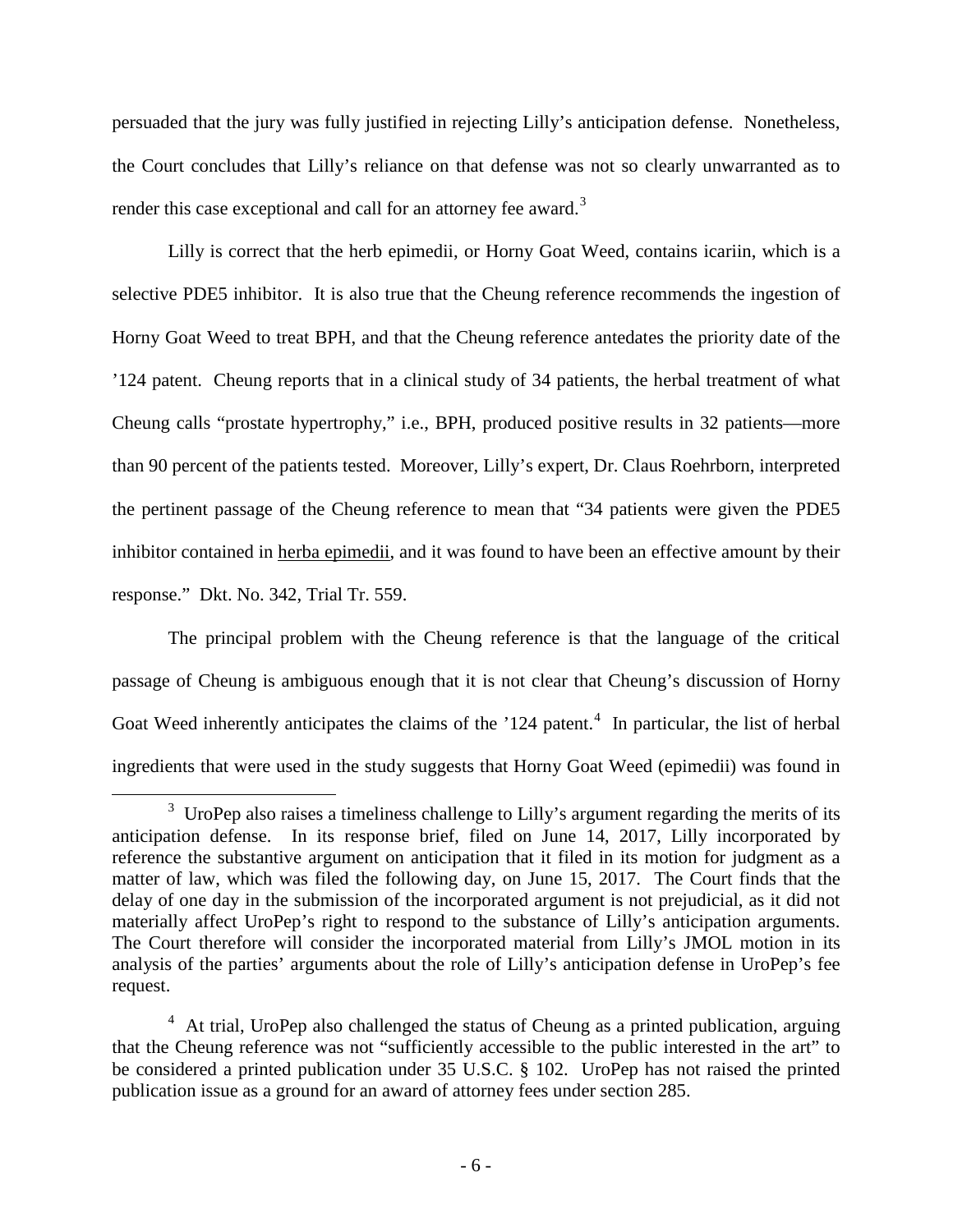some, but not all, of the formulations given to the 34 patients. Indeed, Dr. Roehrborn acknowledged at trial that the Cheung reference indicated that "at least some" of the 34 patients in the study received Horny Goat Weed. Dkt. No. 342, Trial Tr. 554.

That admission by Dr. Roehrborn highlights a flaw in Lilly's anticipation case—the Cheung reference did not make it unambiguously clear how many, if any, of the patients who were administered Horny Goat Weed were among the 32 patients in the study as to whom the study was shown to be "effective." UroPep alluded generally to that issue in its rebuttal summation, although it argued, incorrectly, that the language of the Cheung reference raised a question whether the herbal epimedii "was actually administered to a patient." The evidence was sufficient to show that at least some patients received Horny Goat Weed; the gap in the proof was over whether those patients who received Horny Goat Weed were among the patients who showed improvement following their treatment.

In light of the ambiguity in the Cheung reference, among other problems with Lilly's anticipation theory, it is not surprising that the jury found Lilly had failed to prove anticipation. However, the Court is not persuaded that Lilly's anticipation defense was so manifestly meritless as to render the case exceptional. It is not fanciful to characterize the evidence as permitting a finder of fact to conclude that Horny Goat Weed contains a sufficient amount of a PDE5 inhibitor such that, under the right circumstances, it could have some ameliorative effect on BPH. And the jury could conceivably have credited Dr. Roehrborn's testimony that Cheung should be interpreted to mean that among the patients in the study who were given Horny Goat Weed, the amount administered was found to be effective.

In sum, although Lilly's anticipation defense was weak and ultimately unconvincing to the jury, Lilly's effort to use the Cheung monograph as an anticipating reference was not beyond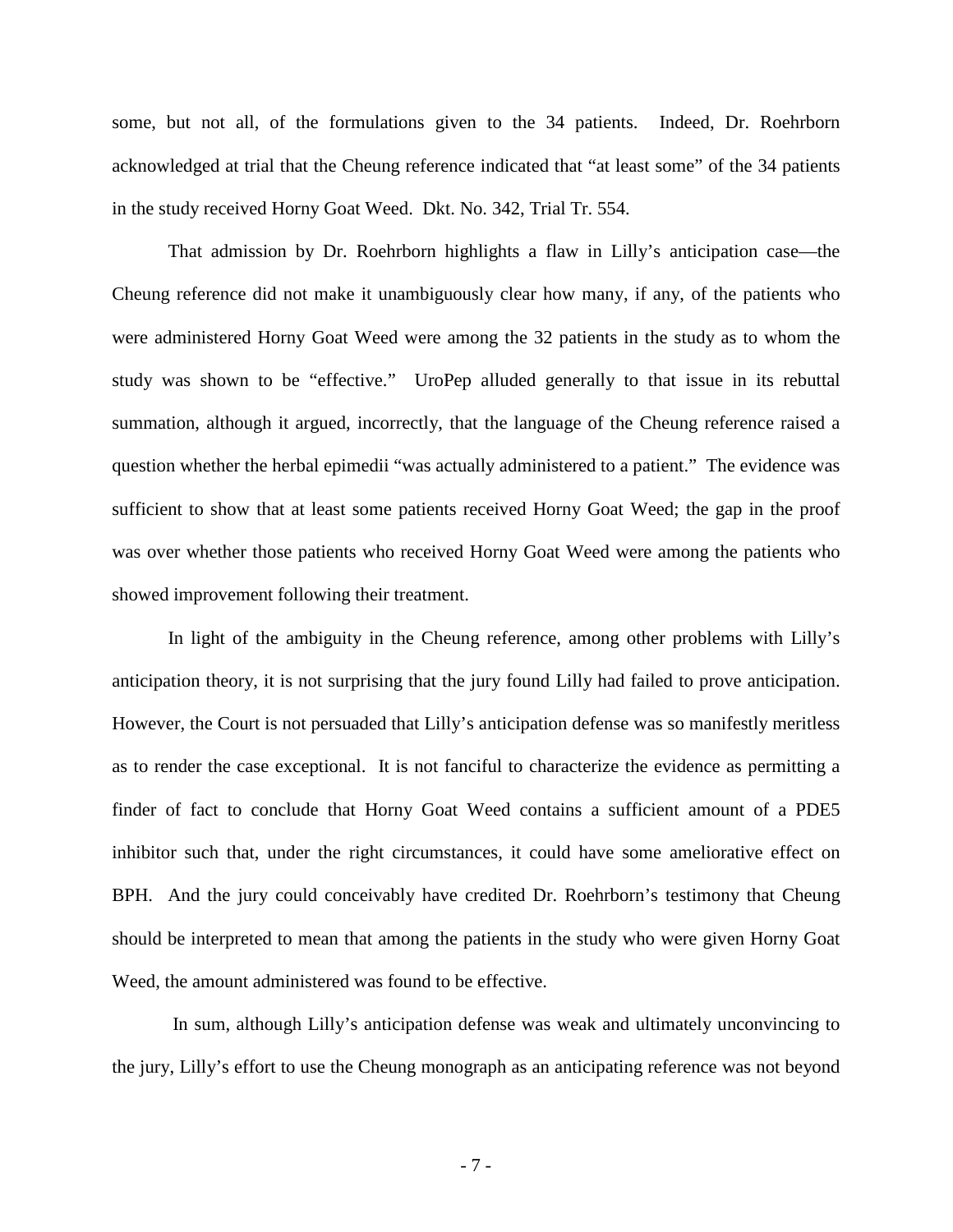the pale. The Court also finds that Lilly's decision to press its anticipation defense did not constitute litigation misconduct. Based on the totality of the circumstances, the Court declines to award attorney fees for UroPep's efforts to respond to Lilly's anticipation defense.

 $*$   $*$   $*$   $*$ 

The same day that Lilly filed its sur-reply brief in response to UroPep's motion for attorney fees, the Federal Circuit issued its opinion in AdjustaCam, LLC v. Newegg, Inc., No. 16-1882, 2017 WL 2854387 (Fed. Cir. July 5, 2017), reversing the denial of a motion for attorney fees in another case originating from this district. The Federal Circuit in the AdjustaCam case concluded that the record there showed that the plaintiff (1) maintained its infringement case even though, as applied to the defendant's products, the infringement case was baseless after the district court's claim construction; (2) behaved "dubious[ly]" in litigating the case; and (3) applied a damages model that extracted nuisance-value settlements from many defendants while "continu[ing] to press baseless infringement contentions." Id. at \*6-7. "Based on the totality of these case-specific circumstances," the court reversed and remanded the case for entry of an award of attorney fees. Id. at  $*7$ ,  $*16$ .

The facts of this case do not rise to the level of the "case-specific circumstances" that the Federal Circuit identified in AdjustaCam. First, in its fee motion UroPep has taken issue with the merits of Lilly's positions on infringement and anticipation, but not Lilly's manner of litigating this case. Moreover, with respect to the merits of issues raised in the district court, it is not enough for a party's position to be rejected. Octane Fitness requires that "the substantive strength of a party's litigating position" be exceptional, as "one that stands out from others." 134 S. Ct. at 1756. "A case presenting either subjective bad faith or exceptionally meritless claims may sufficiently set itself apart from the mine-run of cases to warrant a fee award." Id. at 1757;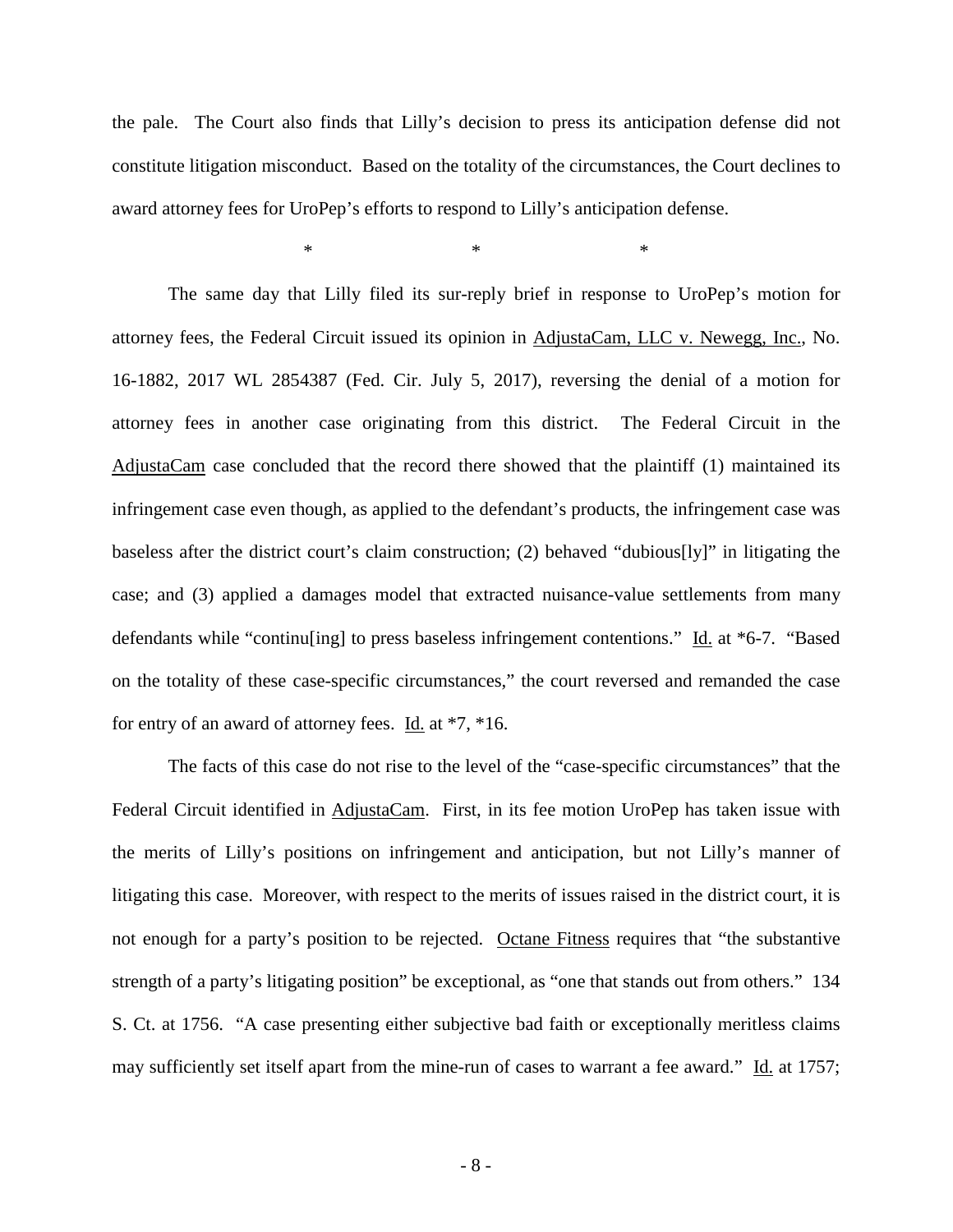see also SFA Sys., LLC v. Newegg Inc., 793 F.3d 1344, 1348 (Fed. Cir. 2015) (a losing party's position that is "not so meritless as to 'stand out' from the norm" is not exceptional); Gaymar Indus., Inc. v. Cincinnati Sub-Zero Prods., Inc., 790 F.3d 1369, 1373 (Fed. Cir. 2015) ("[F]ees are not awarded solely because one party's position did not prevail."); iLOR, LLC v. Google, Inc., 631 F.3d 1372, 1378 (Fed. Cir. 2011) ("Though iLOR was ultimately unsuccessful in its patent infringement suit, Google has not met its high burden to show . . . that this suit was brought frivolously or that iLOR's position on claim construction was objectively baseless."). Lilly lost on both infringement and anticipation, but its positions were not exceptional. Compare, e.g., Stragent, LLC v. Intel Corp., No. 6:11-cv-421, 2014 WL 6756304, at \*5 (E.D. Tex. Aug. 6, 2014) ("In hindsight, [the plaintiff's] validity argument was certainly not a winning position, but the disputes between the parties over invalidity and related claim construction questions were certainly real and substantial. . . . [T]he mere fact that a party makes losing arguments is not relevant to the awarding of attorney's fees."); NexusCard, Inc. v. Brookshire Grocery Co., Case No. 2:15-cv-961, 2016 WL 6893704, at \*3 (E.D. Tex. Nov. 23, 2016) ("Since Octane, district courts tend to award fees based on substantive weakness when a party fails to adduce any evidence to support its position or the party advances a position conclusively contradicted by the evidence."); Small v. Implant Direct Mfg. LLC, No. 06-683, 2014 WL 5463621, at \*3 (S.D.N.Y. Oct. 23, 2014) ("[W]here a party has set forth some good faith argument in favor of its position, it will generally not be found to have advanced 'exceptionally meritless' claims."), aff'd, 609 F. App'x 650 (Fed. Cir. 2015).

Neither Octane Fitness nor AdjustaCam stands for the proposition that a party that loses on an issue (or in the case as a whole) must necessarily pay the opposing party's fees. See also SFA Sys., 793 F.3d at 1348 (exceptional case determination depends on the "substantive *strength*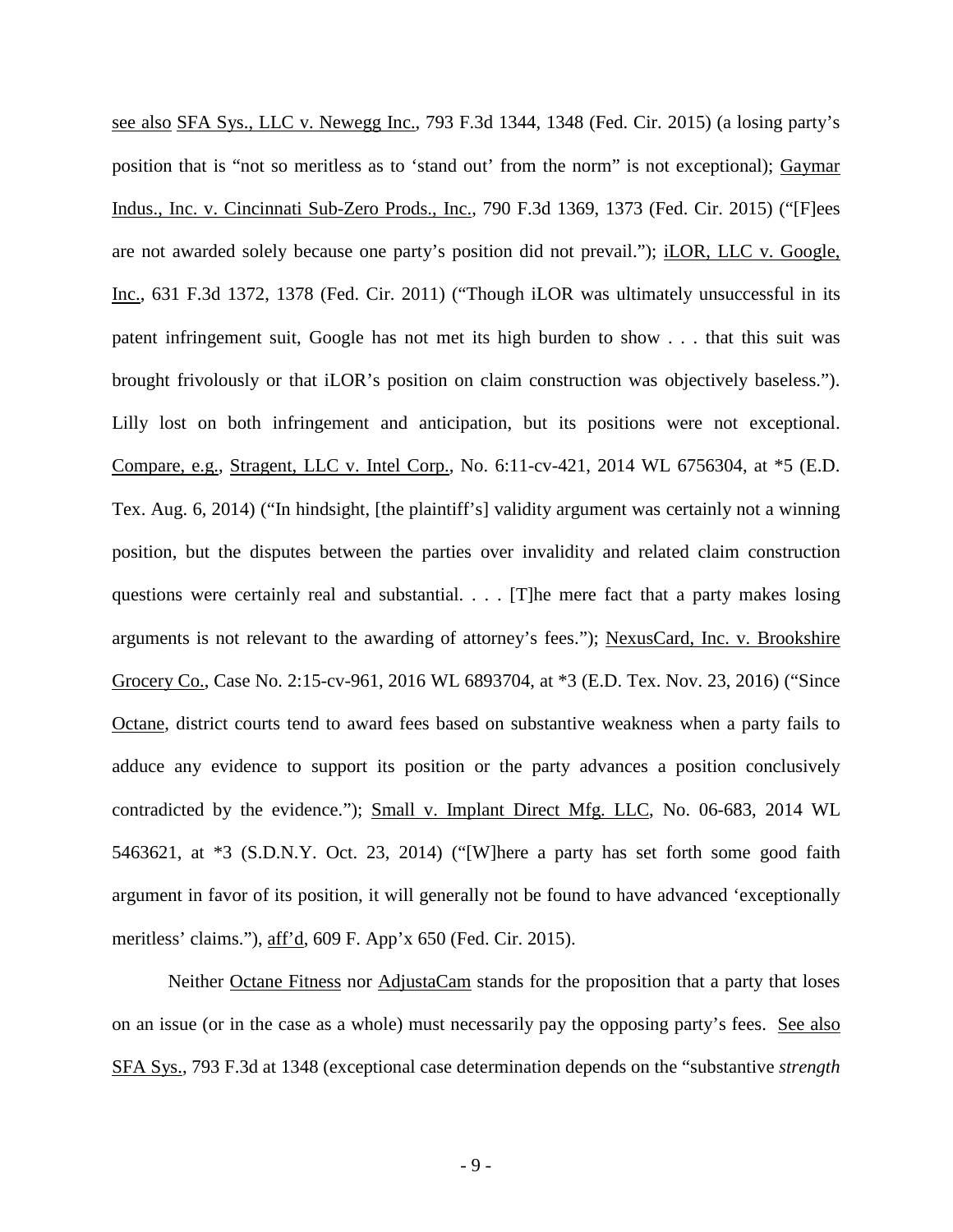of the party's litigating position . . . not the *correctness* or eventual success of that position"); DietGoal Innovations LLC v. Chipotle Mexican Grill, Inc., No. 2:12-cv-764, 2015 WL 1284669, at \*5 (E.D. Tex. Mar. 20, 2015) ("In evaluating whether a party has taken unreasonable litigating positions, it is important to note that the fact that a party's position does not prevail . . . is insufficient by itself to warrant an award of fees."); Trover Grp., Inc. v. Dedicated Micros USA, Case No. 2:13-cv-1047, 2015 WL 4910875, at \*3 (E.D. Tex. Aug. 17, 2015) (same; "Hikvision must show that Trover's positions (individually or taken as a whole) were frivolous or objectively baseless"); Bianco v. Globus Med., Inc., Case No. 2:12-cv-147, 2014 WL 1904228, at \*2 (E.D. Tex. May 12, 2014) ("[T]he fact that the Court ruled against Dr. Bianco on [the inventorship] issue does not mean that Globus has shown that Dr. Bianco's claim was frivolous or otherwise exceptionally meritless."); EON Corp. IP Holdings LLC v. Cisco Sys., Inc., No. 12- 1011, 2014 WL 3726170, at \*5-6 (N.D. Cal. July 25, 2014) (holding that while the plaintiff's argument was "quite stretched, such that few patentees would pursue it," the defendants failed to establish "that this is the sort of 'extraordinary' case requiring fee-shifting").

After considering the totality of the circumstances, the Court has concluded that this case does not satisfy the high standard that the Supreme Court adopted in Octane Fitness for the award of attorney fees in patent cases. UroPep's motion for an award of attorney fees for its work on its claim of infringement (following the Court's February 2017 summary judgment order) and for its work in responding to Lilly's defense of anticipation is therefore denied.